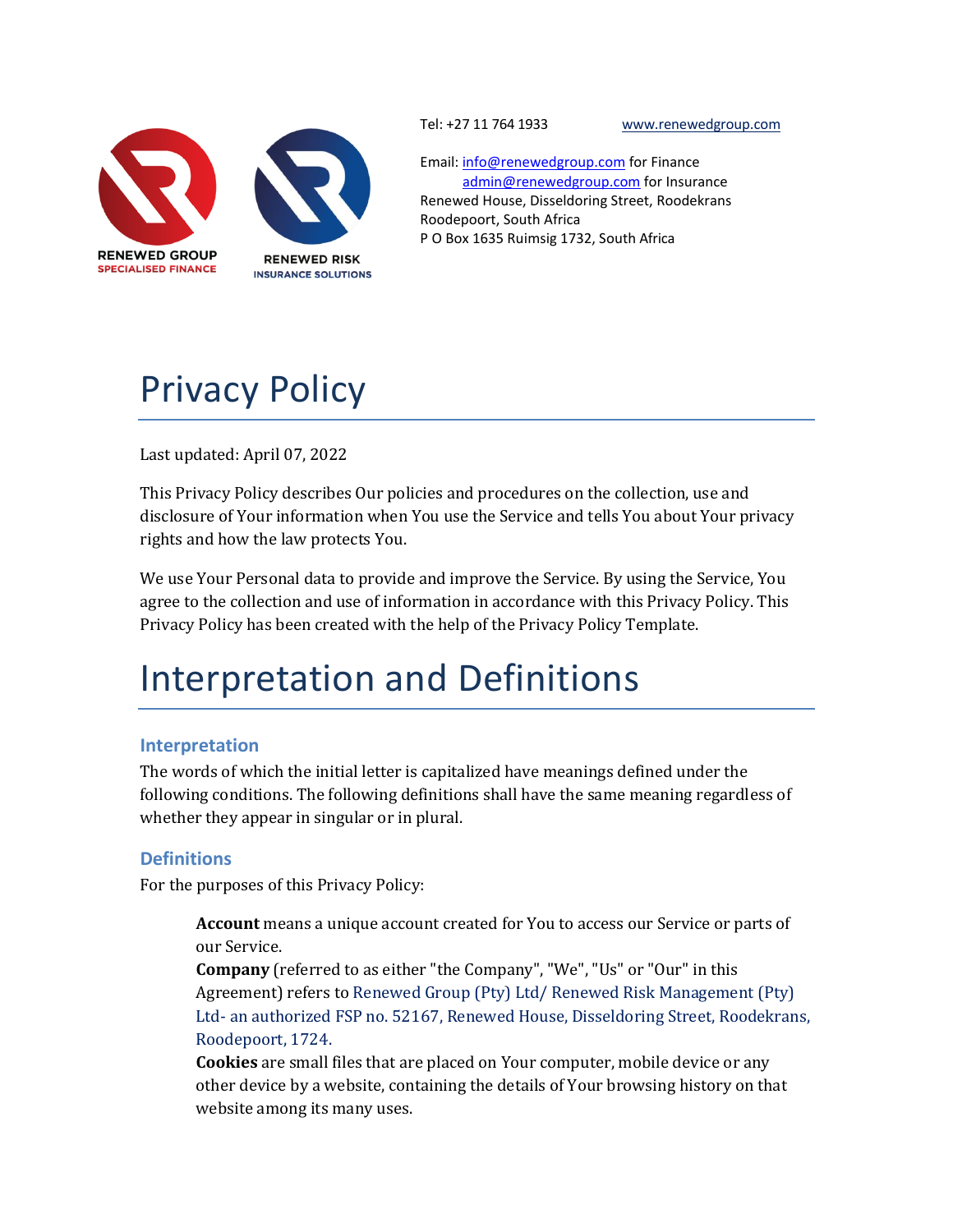**Country** refers to: South Africa

**Device** means any device that can access the Service such as a computer, a cellphone or a digital tablet.

**Personal Data** is any information that relates to an identified or identifiable individual.

**Service** refers to the Website.

**Service Provider** means any natural or legal person who processes the data on behalf of the Company. It refers to third-party companies or individuals employed by the Company to facilitate the Service, to provide the Service on behalf of the Company, to perform services related to the Service or to assist the Company in analyzing how the Service is used.

**Third-party Social Media Service** refers to any website or any social network website through which a User can log in or create an account to use the Service. **Usage Data** refers to data collected automatically, either generated by the use of the Service or from the Service infrastructure itself (for example, the duration of a page visit).

**Website** refers to Renewed Group, accessible from<https://renewedgroup.com/> **You** means the individual accessing or using the Service, or the company, or other legal entity on behalf of which such individual is accessing or using the Service, as applicable.

# Collecting and Using Your Personal Data

## **Types of Data Collected**

#### **Personal Data**

While using Our Service, We may ask You to provide Us with certain personally identifiable information that can be used to contact or identify You. Personally identifiable information may include, but is not limited to:

Email address First name and last name Phone number Address, State, Province, ZIP/Postal code, City Usage Data

#### **Usage Data**

Usage Data is collected automatically when using the Service.

Usage Data may include information such as Your Device's Internet Protocol address (e.g. IP address), browser type, browser version, the pages of our Service that You visit, the time and date of Your visit, the time spent on those pages, unique device identifiers and other diagnostic data.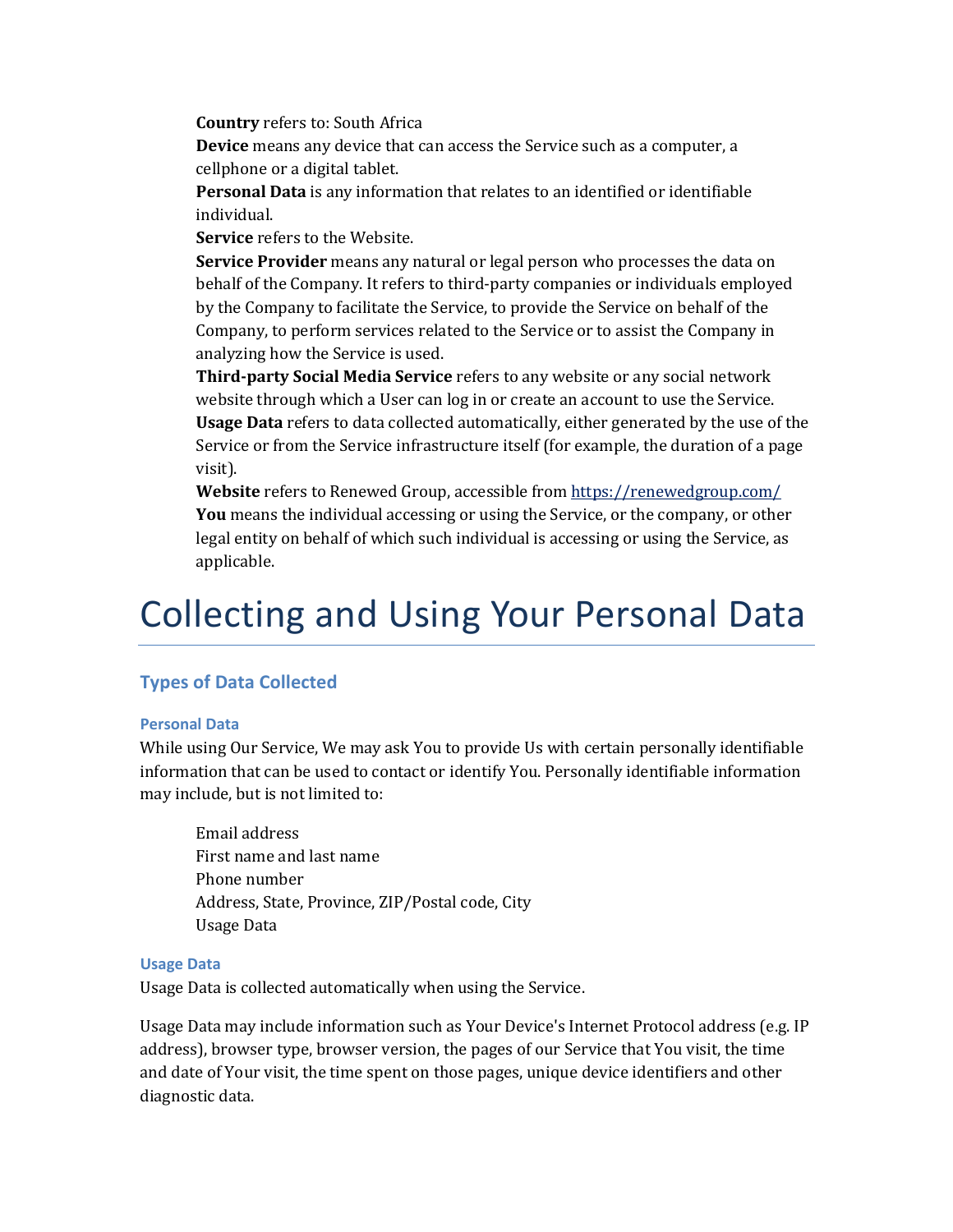When You access the Service by or through a mobile device, We may collect certain information automatically, including, but not limited to, the type of mobile device You use, Your mobile device unique ID, the IP address of Your mobile device, Your mobile operating system, the type of mobile Internet browser You use, unique device identifiers and other diagnostic data.

We may also collect information that Your browser sends whenever You visit our Service or when You access the Service by or through a mobile device.

### **Information from Third-Party Social Media Services**

The Company allows You to create an account and log in to use the Service through the following Third-party Social Media Services:

- Google
- Facebook
- Twitter
- Instagram

If You decide to register through or otherwise grant us access to a Third-Party Social Media Service, We may collect Personal data that is already associated with Your Third-Party Social Media Service's account, such as Your name, Your email address, Your activities or Your contact list associated with that account.

You may also have the option of sharing additional information with the Company through Your Third-Party Social Media Service's account. If You choose to provide such information and Personal Data, during registration or otherwise, You are giving the Company permission to use, share, and store it in a manner consistent with this Privacy Policy.

### **Tracking Technologies and Cookies**

We use Cookies and similar tracking technologies to track the activity on Our Service and store certain information. Tracking technologies used are beacons, tags, and scripts to collect and track information and to improve and analyze Our Service. The technologies We use may include:

- **Cookies or Browser Cookies.** A cookie is a small file placed on Your Device. You can instruct Your browser to refuse all Cookies or to indicate when a Cookie is being sent. However, if You do not accept Cookies, You may not be able to use some parts of our Service. Unless you have adjusted Your browser setting so that it will refuse Cookies, our Service may use Cookies.
- **Flash Cookies.** Certain features of our Service may use local stored objects (or Flash Cookies) to collect and store information about Your preferences or Your activity on our Service. Flash Cookies are not managed by the same browser settings as those used for Browser Cookies. For more information on how You can delete Flash Cookies, please read "Where can I change the settings for disabling, or deleting local shared objects?" available at [https://helpx.adobe.com/flash-player/kb/disable-local-shared-objects-](https://helpx.adobe.com/flash-player/kb/disable-local-shared-objects-flash.html#main_Where_can_I_change_the_settings_for_disabling__or_deleting_local_shared_objects_)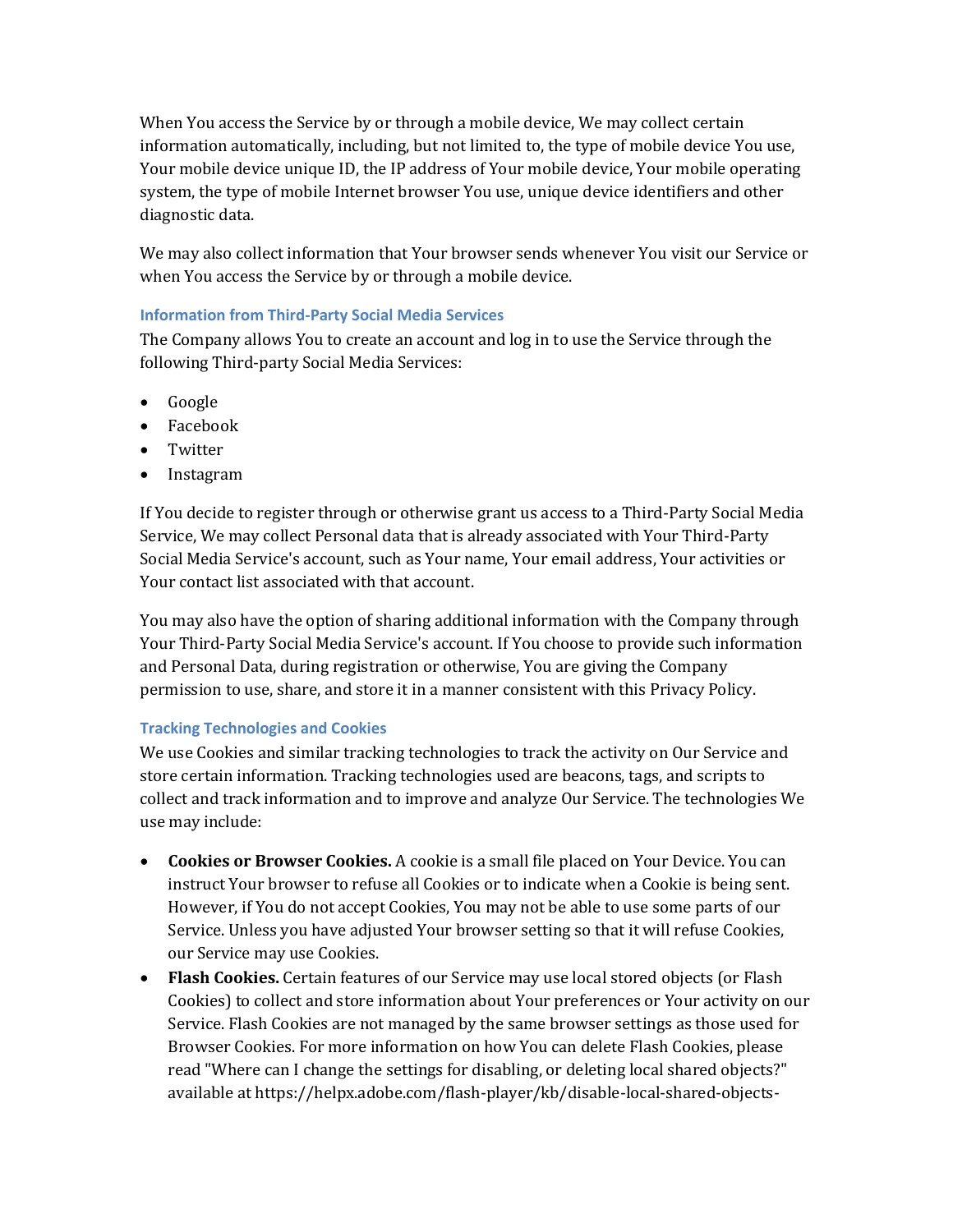flash.html#main\_Where\_can\_I\_change\_the\_settings\_for\_disabling\_or\_deleting\_local\_sha [red\\_objects\\_](https://helpx.adobe.com/flash-player/kb/disable-local-shared-objects-flash.html#main_Where_can_I_change_the_settings_for_disabling__or_deleting_local_shared_objects_)

• **Web Beacons.** Certain sections of our Service and our emails may contain small electronic files known as web beacons (also referred to as clear gifs, pixel tags, and single-pixel gifs) that permit the Company, for example, to count users who have visited those pages or opened an email and for other related website statistics (for example, recording the popularity of a certain section and verifying system and server integrity).

Cookies can be "Persistent" or "Session" Cookies. Persistent Cookies remain on Your personal computer or mobile device when You go offline, while Session Cookies are deleted as soon as You close Your web browser. Learn more about cookies: [Use of Cookies by Free](https://www.freeprivacypolicy.com/blog/sample-privacy-policy-template/#Use_Of_Cookies_And_Tracking)  [Privacy Policy.](https://www.freeprivacypolicy.com/blog/sample-privacy-policy-template/#Use_Of_Cookies_And_Tracking)

We use both Session and Persistent Cookies for the purposes set out below:

### **Necessary / Essential Cookies**

Type: Session Cookies

Administered by: Us

Purpose: These Cookies are essential to provide You with services available through the Website and to enable You to use some of its features. They help to authenticate users and prevent fraudulent use of user accounts. Without these Cookies, the services that You have asked for cannot be provided, and We only use these Cookies to provide You with those services.

## **Cookies Policy / Notice Acceptance Cookies**

Type: Persistent Cookies

Administered by: Us

Purpose: These Cookies identify if users have accepted the use of cookies on the Website.

### **Functionality Cookies**

Type: Persistent Cookies

Administered by: Us

Purpose: These Cookies allow us to remember choices You make when You use the Website, such as remembering your login details or language preference. The purpose of these Cookies is to provide You with a more personal experience and to avoid You having to re-enter your preferences every time You use the Website.

For more information about the cookies we use and your choices regarding cookies, please visit our Cookies Policy or the Cookies section of our Privacy Policy.

## **Use of Your Personal Data**

The Company may use Personal Data for the following purposes:

**To provide and maintain our Service**, including to monitor the usage of our Service.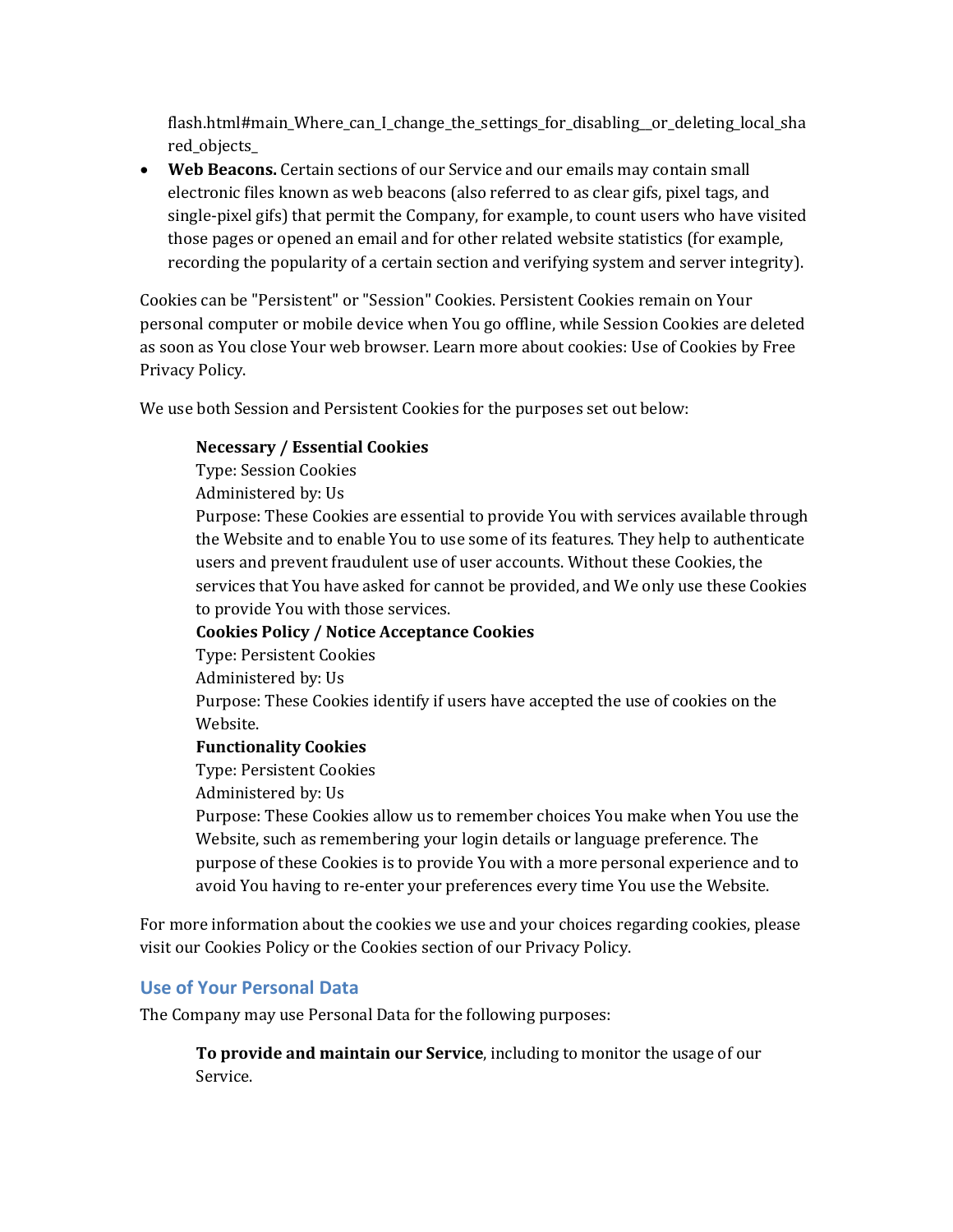**To manage Your Account:** to manage Your registration as a user of the Service. The Personal Data You provide can give You access to different functionalities of the Service that are available to You as a registered user.

**For the performance of a contract:** the development, compliance and undertaking of the purchase contract for the products, items or services You have purchased or of any other contract with Us through the Service.

**To contact You:** To contact You by email, telephone calls, SMS, or other equivalent forms of electronic communication, such as a mobile application's push notifications regarding updates or informative communications related to the functionalities, products or contracted services, including the security updates, when necessary or reasonable for their implementation.

**To provide You** with news, special offers and general information about other goods, services and events which we offer that are similar to those that you have already purchased or enquired about unless You have opted not to receive such information.

**To manage Your requests:** To attend and manage Your requests to Us. **For business transfers:** We may use Your information to evaluate or conduct a merger, divestiture, restructuring, reorganization, dissolution, or other sale or transfer of some or all of Our assets, whether as a going concern or as part of bankruptcy, liquidation, or similar proceeding, in which Personal Data held by Us about our Service users is among the assets transferred.

**For other purposes**: We may use Your information for other purposes, such as data analysis, identifying usage trends, determining the effectiveness of our promotional campaigns and to evaluate and improve our Service, products, services, marketing and your experience.

We may share Your personal information in the following situations:

- **With Service Providers:** We may share Your personal information with Service Providers to monitor and analyze the use of our Service, to contact You.
- **For business transfers:** We may share or transfer Your personal information in connection with, or during negotiations of, any merger, sale of Company assets, financing, or acquisition of all or a portion of Our business to another company.
- **With Affiliates:** We may share Your information with Our affiliates, in which case we will require those affiliates to honor this Privacy Policy. Affiliates include Our parent company and any other subsidiaries, joint venture partners or other companies that We control or that are under common control with Us.
- **With business partners:** We may share Your information with Our business partners to offer You certain products, services or promotions.
- **With other users:** when You share personal information or otherwise interact in the public areas with other users, such information may be viewed by all users and may be publicly distributed outside. If You interact with other users or register through a Third-Party Social Media Service, Your contacts on the Third-Party Social Media Service may see Your name, profile, pictures and description of Your activity. Similarly, other users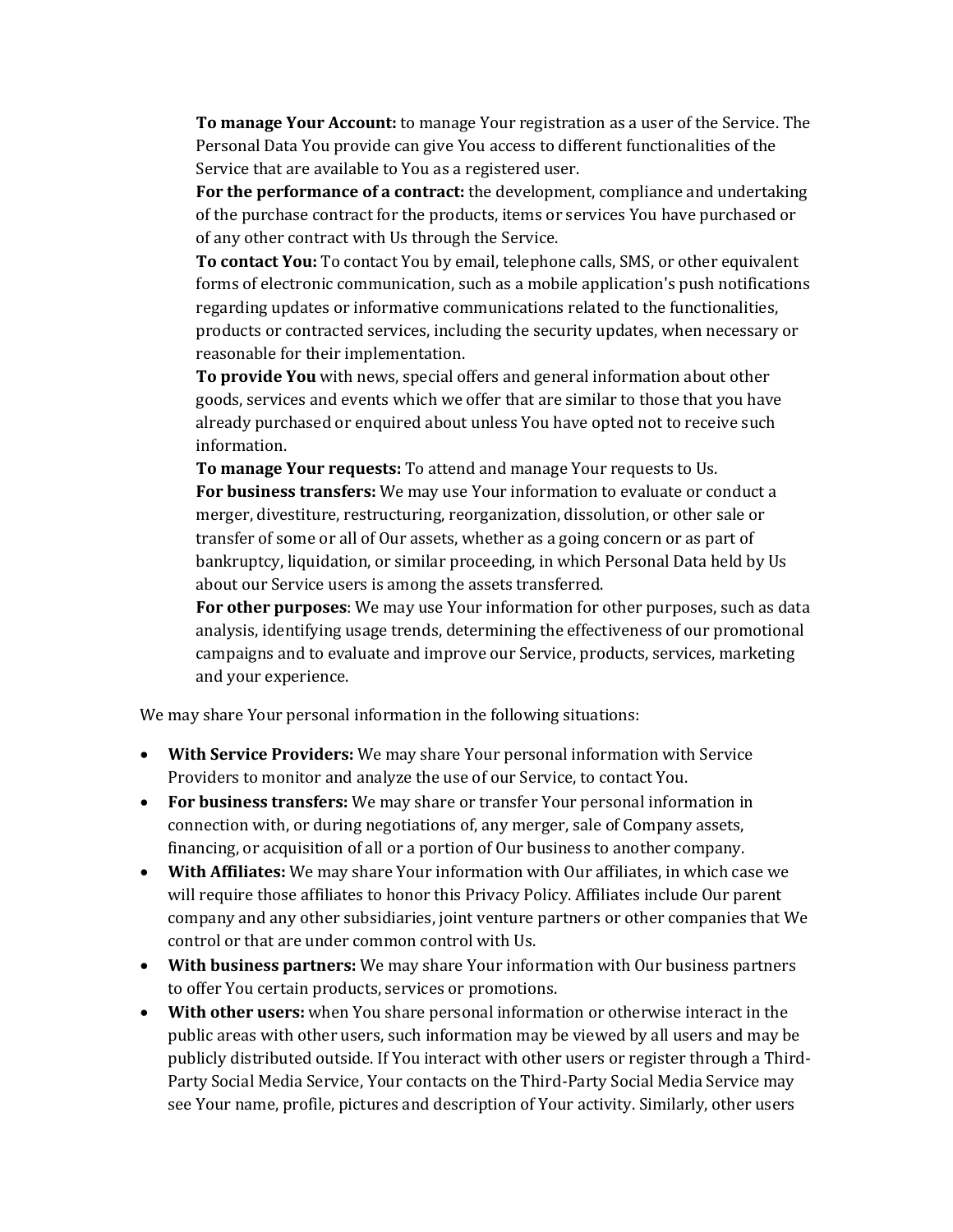will be able to view descriptions of Your activity, communicate with You and view Your profile.

• **With Your consent**: We may disclose Your personal information for any other purpose with Your consent.

### **Retention of Your Personal Data**

The Company will retain Your Personal Data only for as long as is necessary for the purposes set out in this Privacy Policy. We will retain and use Your Personal Data to the extent necessary to comply with our legal obligations (for example, if we are required to retain your data to comply with applicable laws), resolve disputes, and enforce our legal agreements and policies.

The Company will also retain Usage Data for internal analysis purposes. Usage Data is generally retained for a shorter period of time, except when this data is used to strengthen the security or to improve the functionality of Our Service, or We are legally obligated to retain this data for longer time periods.

## **Transfer of Your Personal Data**

Your information, including Personal Data, is processed at the Company's operating offices and in any other places where the parties involved in the processing are located. It means that this information may be transferred to — and maintained on — computers located outside of Your state, province, country or other governmental jurisdiction where the data protection laws may differ than those from Your jurisdiction.

Your consent to this Privacy Policy followed by Your submission of such information represents Your agreement to that transfer.

The Company will take all steps reasonably necessary to ensure that Your data is treated securely and in accordance with this Privacy Policy and no transfer of Your Personal Data will take place to an organization or a country unless there are adequate controls in place including the security of Your data and other personal information.

### **Disclosure of Your Personal Data**

#### **Business Transactions**

If the Company is involved in a merger, acquisition or asset sale, Your Personal Data may be transferred. We will provide notice before Your Personal Data is transferred and becomes subject to a different Privacy Policy.

#### **Law enforcement**

Under certain circumstances, the Company may be required to disclose Your Personal Data if required to do so by law or in response to valid requests by public authorities (e.g. a court or a government agency).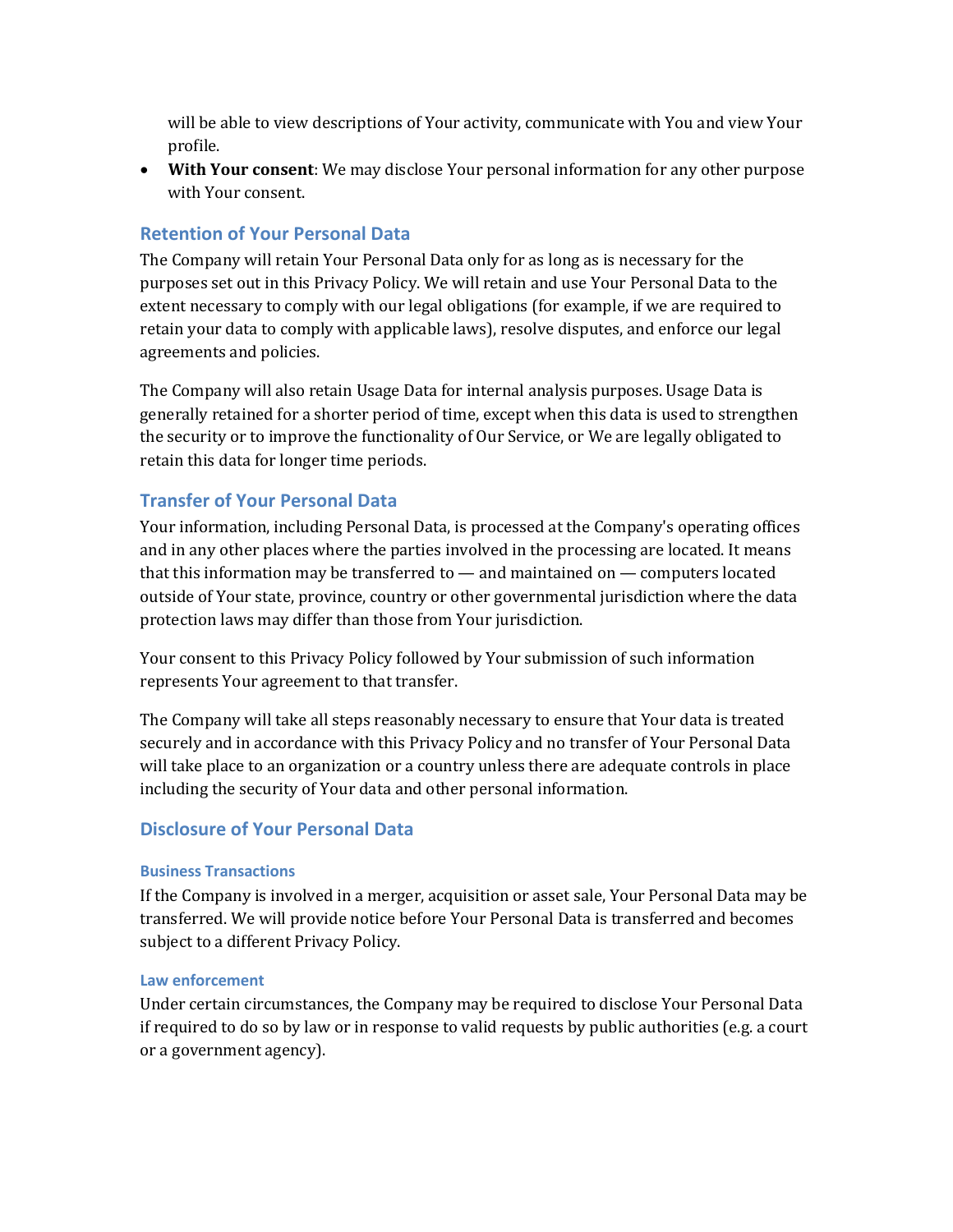#### **Other legal requirements**

The Company may disclose Your Personal Data in the good faith belief that such action is necessary to:

- Comply with a legal obligation
- Protect and defend the rights or property of the Company
- Prevent or investigate possible wrongdoing in connection with the Service
- Protect the personal safety of Users of the Service or the public
- Protect against legal liability

## **Security of Your Personal Data**

The security of Your Personal Data is important to Us, but remember that no method of transmission over the Internet, or method of electronic storage is 100% secure. While We strive to use commercially acceptable means to protect Your Personal Data, We cannot guarantee its absolute security.

# Children's Privacy

Our Service does not address anyone under the age of 13. We do not knowingly collect personally identifiable information from anyone under the age of 13. If You are a parent or guardian and You are aware that Your child has provided Us with Personal Data, please contact Us. If We become aware that We have collected Personal Data from anyone under the age of 13 without verification of parental consent, We take steps to remove that information from Our servers.

If We need to rely on consent as a legal basis for processing Your information and Your country requires consent from a parent, We may require Your parent's consent before We collect and use that information.

## Links to Other Websites

Our Service may contain links to other websites that are not operated by Us. If You click on a third party link, You will be directed to that third party's site. We strongly advise You to review the Privacy Policy of every site You visit.

We have no control over and assume no responsibility for the content, privacy policies or practices of any third party sites or services.

# Changes to this Privacy Policy